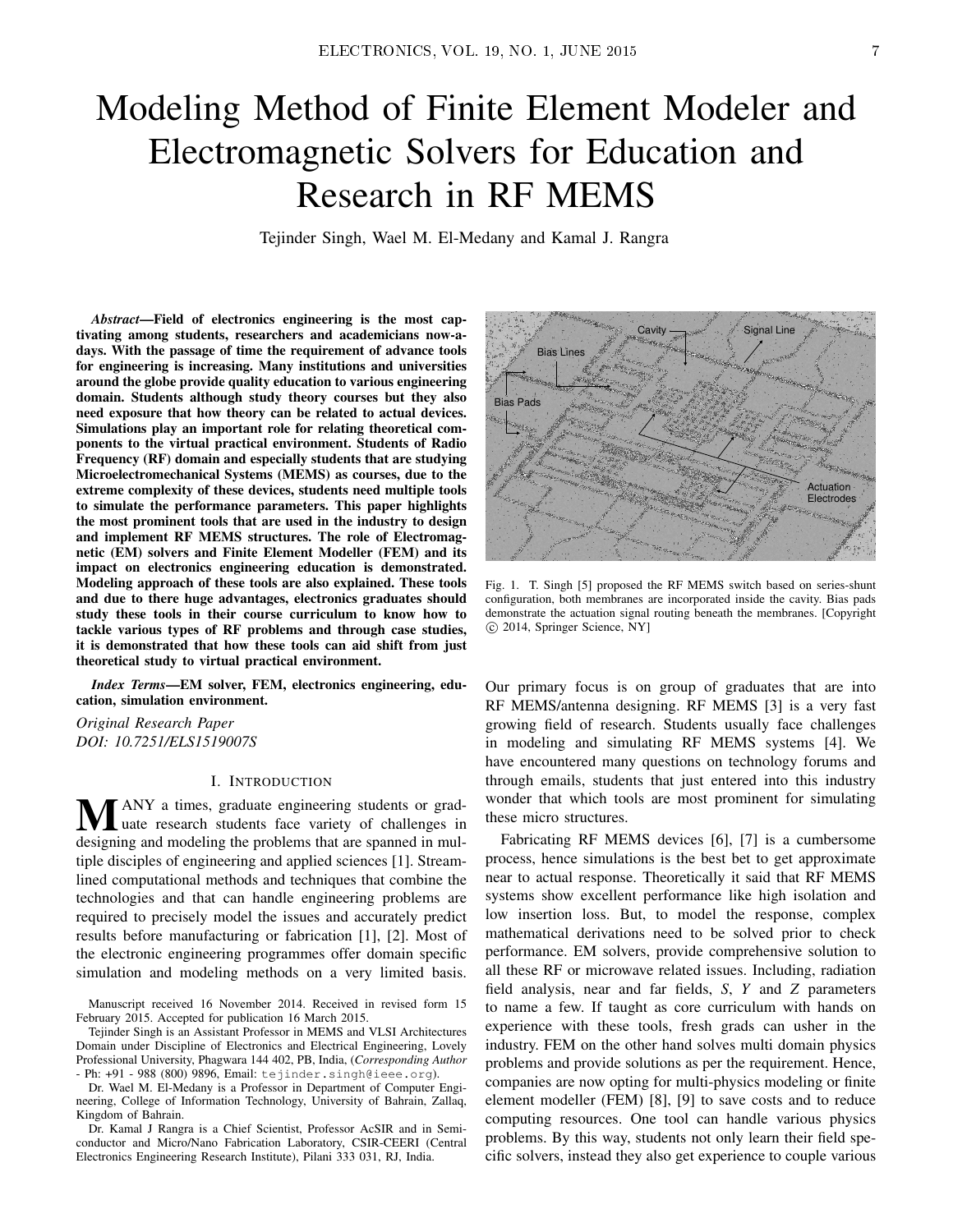physics problems that may include, particle trajectories, flow analysis, damping analysis, stress or fracture analysis, doping concentration, charge flow and many more. Universities should focus on these issues and add finite element modeling in the course curriculum of graduate engineering students [2], [10].

Basically, FEM environment require the basic knowledge of the problem that one is going to tackle as a prerequisite. Once, the governing equations of the problem is provided, then using FEM computation methods, the FEM, thus ask for boundary conditions and finally computes those governing equations for specified boundary conditions [1], [4], [11], [12]. It takes a very little time if the basics are strong and clear. EM solvers are a boon to RF engineers, couples with FEM is just icing on the cake. These tools takes the theoretical inputs and do all the simulation and testing in between the framework of theory to actual development.

Engineering curricula in good universities offer design and research experience of various tools to better teaching and practical exposure. An electronics graduate student may require FEM techniques to solve electric field issues as well as overall device level issues like mechanical stresses or chemical process if the system is on same chip or base. This paper presents the need of these tools as an electronics engineering graduate course curricula that should covers the most of the methods and techniques relating to theory courses [11], [12].

Mostly, graduate engineering students become active participants in concept based learning than their theory counterparts. More generally, These tools not only teach them how to solve physics problems but also make them understand in very efficient manner. The introduction of the concept (need of simulation methods as a course) is explained in introduction followed by a section on impact of research tools on education and core technologies behind these tools. The statements are supported by our prior research work, by providing two case studies, in which Section IV, covers RF performance simulation using commercially available EM solvers followed by Section V, that reports the use of FEM on the design and analysis of RF MEMS. We have provided simulation process flow in Section III as well. The concluding remarks are given in Conclusion section.

## II. IMPACT OF RESEARCH TOOLS ON EDUCATION AND CORE TECHNOLOGIES

There are many industrial grade tools for simulation depending on the problems. Now-a-days, tools are developed that we can also couple the physics from different domains for analysis [4], [13]. Modeling tools provides an environment for engineers in which they can design, analyse/simulate, compare the results and optimise various factors depending on the type of application [14]. Students after their engineering education, definitely look for engineering jobs. It is always advantageous for students to learn and practise these tools in whichever field they want to pursue their careers [15].

Our primary focus of this paper if for the graduates, who are studying antennas, RF engineering, microwave engineering, microelectromechanical systems or micro systems course in their curriculum, can get advantage to implement the theoretical designs and concepts in these tools. Thus by this methodology and practise graduates not only learn in an efficient manner, but also can understand better and comply with the industry requirements. Many a times, students face the issues that what to do with the mathematical formulas, that they are studying as theory [15]. Even in our classes, during lecture delivery, we show them the simulations that how those mathematics come into picture when we solve real world problems.

Universities might not have industrial grade testing labs or research centres, but either a lab related to the research tools or simulations along with lecture delivery can make students learn and understand in an efficient way. As, we have implemented this methodology from last few months, we have seen that students now learn and understand mathematical concepts in better way. They remember the things if we relate it to real world problems.

In this paper, we provided two case studies, that clearly relates the use of engineering tools, specially EM solvers and FEM in the field of Antennas, microwave theory and the most prominent research area RF MEMS.

## *A. Aid of Simulation Tools*

As discussed in the previous section, we have designed an RF MEMS switch and relating the computed parameters from mathematical formulas to implementing in EM solver and FEM to check how accurate these tools are and how these tools can save abundant of time.

Solving partial derivatives and many other complex mathematical equations are not practical for engineering field. Such tools provide, ready to use solving algorithms and provide the results that are very close to the actual solutions. Simulations act as a mid way in between theory to development. It plays a very crucial role, providing ample space to optimise and check the solution to the problem.

In RF industry, performance and size of the devices are limiting factor especially for RF MEMS [16], [17]. For RF MEMS Switches, scattering parameters are analysed to check its RF performance. Other that that we are interested in how E field and H field of RF signal travels in the RF MEMS switches or subsystems. Then there comes the analysis of current density, *J*, temperature, leakage, resistant, capacitance, inductance, q-factor to name a few. That can be easily simulated in commercially available EM solvers like Ansys HFSS, Sonnet, CST Microwave Studio, EM3D and many more. These are many different types of EM solvers available in the market based on requirements.

Then to check the issues like stress gradient, voltage requirement, spring constant, switching time, damping, fracture analysis etc, finite element modeller are used. FEM like COMSOL or Ansys Workbench provides sophisticated solution in a close proximity to the real world fabricated designs. FEM divides the problem into finite elements of very small or desired size called the *Mesh* and solve the governing equations relating to that particular problem.

Fabricating RF MEMS switches and subsystems needs million dollar machinery, time, knowledge and engineering. Hence, these tools before going into actual experiment or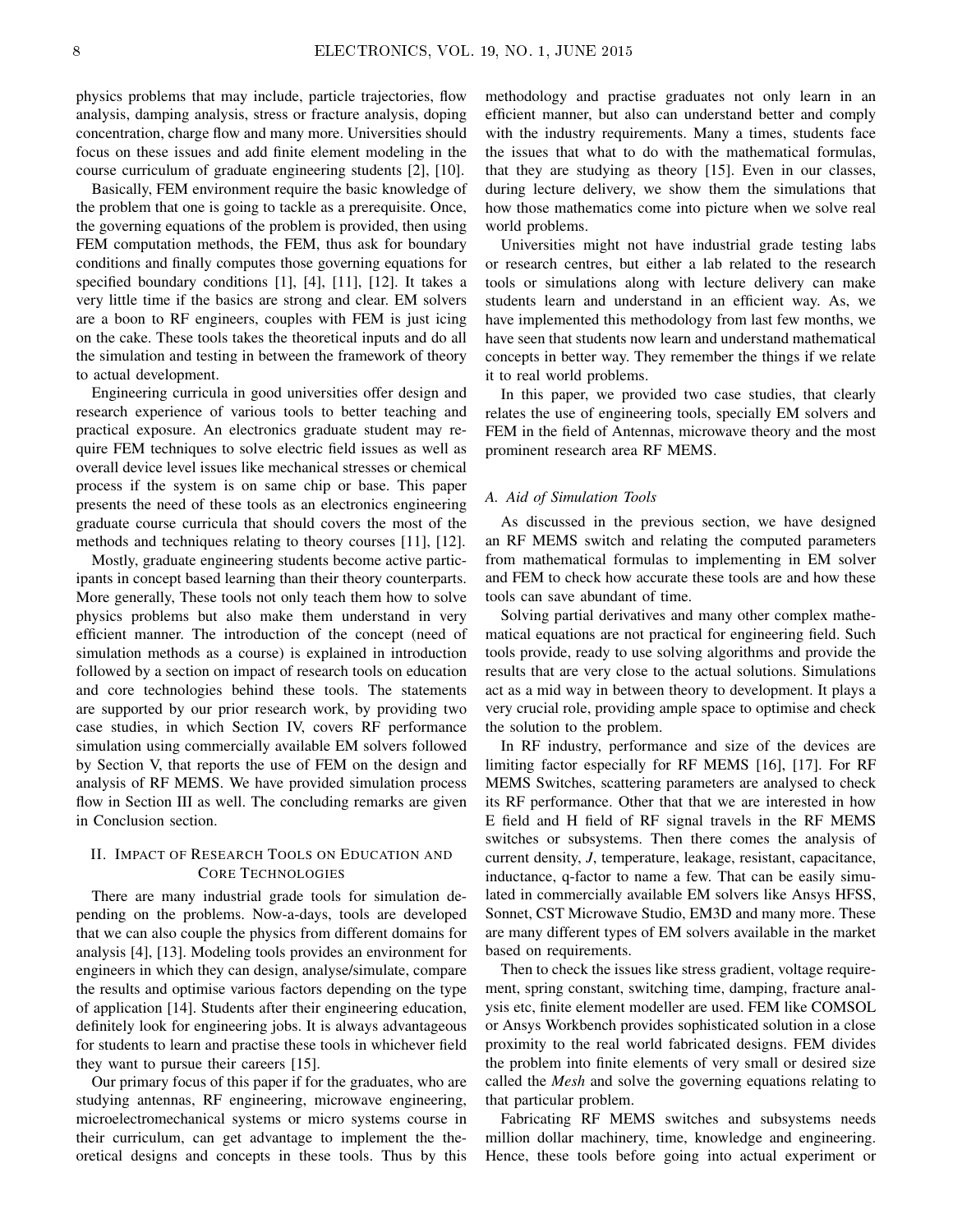fabrication run, provides relatively exact solutions. That saves time and money, thus increase productivity.

Students, if they would be knowing the tools before entering into industry, they can perform better and their initial performance in industry would be impactful on peers.

Briefly, in the following sections, we have presented the Series-Shunt based RF Switch, we have analysed the RF performance and Stress distribution. The comprehensive study of the RF MEMS switch is given in [5]

## III. SIMULATION PROCESS FLOW AND DESIGN **PROPERTIES**

Till now, We have discussed that simulation represent an invaluable link between theory and practice in modern engineering. In this section, the simulation process flow is demonstrated.

#### *A. Process Flow using Ansys HFSS*

*1) Geometry:* Geometry can be created in 3D environment layer by layer. After setting the units to appropriate scale, one can start designing the geometry of product (RF MEMS Switch as used in this case). Geometry can be imported or exported in variety of formats to exchange with different simulation tools.

*2) Material Assignment:* After creating the geometry, material has to be assigned to different layers, as an example, bulk of Silicon (Si), is used mostly followed by a deposition of dielectric layer of different material. Once the material selection is complete, one can proceed to next section.

*3) Ports Excitation:* I/O Ports have to be assigned. We have to design the CPW lines to characterise it for 50 ohm for ease in coupling with coaxial cables. In this case study, typically for RF MEMS Switch, we have used Port 1 and Port 2 as input and output port with Wave Port assignment to both ports.

*4) Analysis Setup:* After setting up the model, we have to setup analysis. We have provided a linear frequency sweep of DC to 40 GHz with step size of 0.1 GHz to simulate RF performance of the designed switch. We have used smaller step size to get precise results. Although, less the step size, can affect computation time. Although, this tool provides the provision of High performance computing concept, such that we can use all the licenses available with us to get results in less time. Parts of the projects is usually simulated by using the computation power of different machines and then it automatically combine the results in host machine.

*5) Checking the Results:* After the completion of analysis, results can be plotted using Rectangular 2D plot option. Then, we can easily check the performance of switch while plotting S11 as Return loss [dB] and S21 as Isolation [dB] of the switch.

#### *B. Process Flow using COMSOL Multiphysics*

Although, Multiphysics environment provides, realistic approach to solve various physics problems. We can couple the physics to get best of both worlds. But, just to highlight the advantage of EM solver, we have simulated RF performance in Ansys HFSS and mechanical modeling in COMSOL Multiphysics. RF performance can also be simulated using COMSOL Multiphysics only. But, from our experience, it takes much more time to compute the same problem, thus we have chosen HFSS as our dedicated EM Solver.

*1) Geometry:* We have to check the mechanical issues like stress gradient, spring constant and pull-in voltage required to deflect the beam for particular gap height,  $g<sub>0</sub>$ . We have to set the units to micrometers. In this, we need only metal membrane instead of complete geometry to ease the computational load. Hence, we imported membrane only in multi physics environment to start investigating the issues further.

*2) Material Assignment:* In COMSOL, huge library of materials is already provided with details like Poisson Ratio, Elasticity, Permittivity, Permeability, Density, Young's modulus, thermal coefficient and many more. We then assigned "*Au*" material from category MEMS, as the only material for this switch membrane.

*3) Physics:* We have chosen, Electromechanics (emi) physics and stationary study for this particular problem. This physics allows to compute pull-in voltage and deflection of membrane.

*4) Boundary Conditions:* For this model, we have assigned inner membrane as Linear Elastic Material, while the fixed constraints are bottom side anchors of membrane. Then, we have to choose Boundary Load and we have applied boundary load as Contact Pressure as a predefined variable followed by Prescribed Mesh Displacement. At last, we have applied boundary conditions: Voltage Terminal and Ground Terminal.

*5) Mesh:* COMSOL Multiphysics offer physics controlled mesh depending on the complexity of geometry or we can optimise the mesh to reduce computation time. for this model, we have chosen Mapped mesh and Swept the mesh in complete geometry.

*6) Solver:* COMSOL offer variety of solvers, but we have optimised the solver for our model. We chose Full couples solver and under Method and Termination section, we chose Nonlinear method to select Automatic (Newton). Finally under "Direct" option, we chose PARDISO solver.

*7) Computation and Results:* After setting up the model, we computed it and plotted the results as desired in Results section. In that section, we can plot 3D, 2D or 1D results depending on the requirement.

The correctness of simulation results with experimental results can be seen from the work of [3], [18], in which researchers have fabricated the designs and compared the performance.

## IV. CASE STUDY I - RF PERFORMANCE ESTIMATION USING EM SOLVERS

The most critical parameter for any RF system or device is to analyse its RF performance. RF performance is the most important factor that primarily shows the performance of MEMS that it is intended for. The isolation loss, return loss and insertion loss of the RF MEMS switch is simulated using commercially available EM solver Ansys HFSS. RF performance of the switch is observed between frequencies 1 to 40 GHz. Fig. 2 shows the peak isolation  $S_{21}$ , of 75 dB at 28 GHz in OFF state, although the switch has very large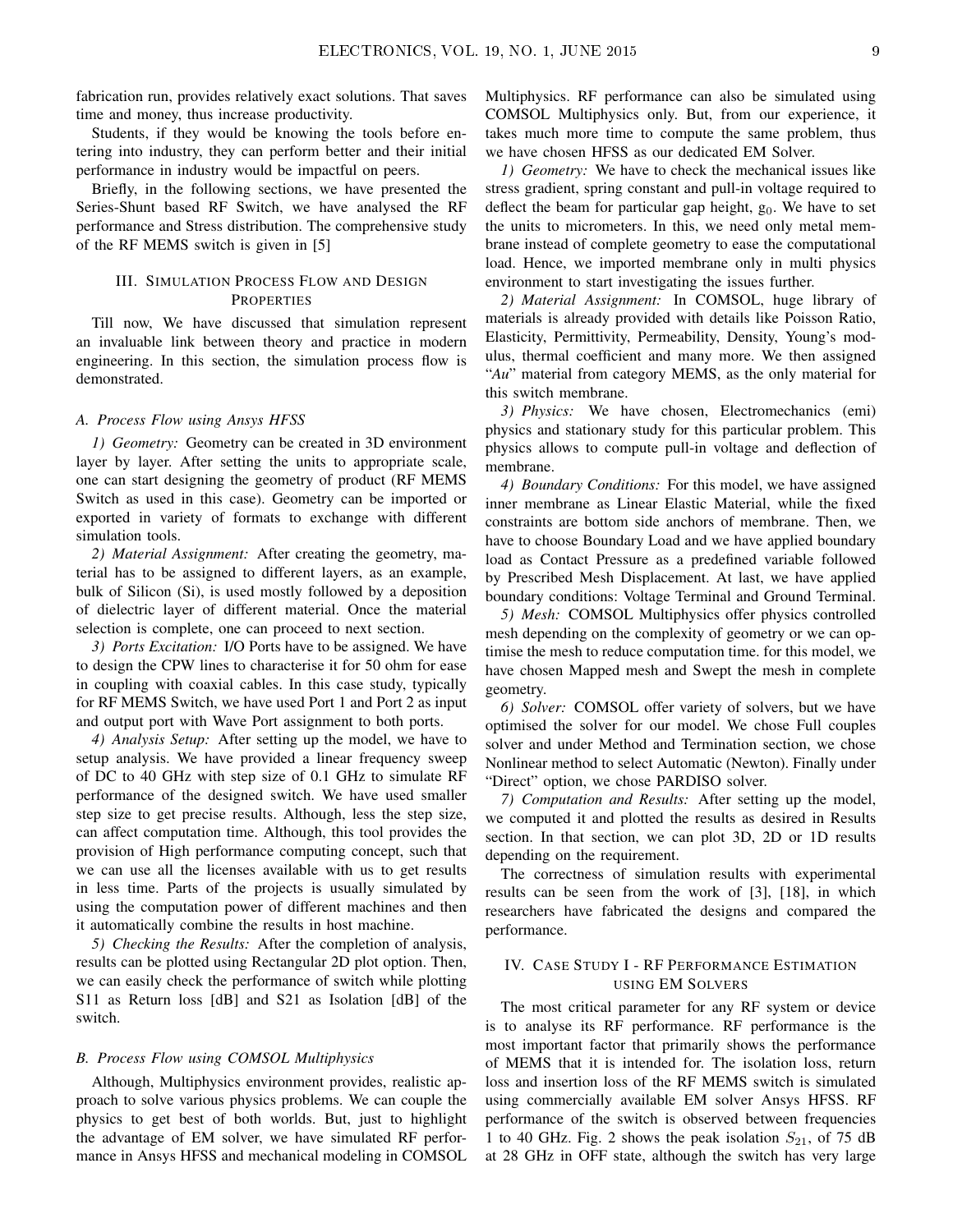bandwidth of 30 GHz, i.e., it can be used for K–Ka band applications. From the results, the performance of switch is excellent for said frequency bands. Two bandwidths *a* and *b* are considered, Bandwidth *a* is 30 GHz and has the complete frequency range of K and Ka band that shows more than 60 dB of isolation and bandwidth, *b* is 7 GHz narrow bandwidth that shows excellent isolation of above 70 dB from 25 GHz to 32 GHz. The solution to the RF problems thus can easily be solved by using EM solver as demonstrated [19].

Numerically the S-parameters  $S_{11}$ ,  $S_{21}$  in both switching states can be computed using the  $Y$  and  $Z$ -matrix data from EM solver and by plugging the values in equations given below. To determine the ON state parameters,  $Y_{11-x}$ is required, where  $x = 1$  for switch in ON state and  $x = 0$ for switch in OFF state.

$$
S_{11-x} = \left(\frac{Y_z^2 - Y_{11-x}^2 + Y_{21-x}^2}{(Y_{11-x} + Y_z)^2 - Y_{21-x}^2}\right)
$$
 (1)

where  $S_{11-x}$  is the ON or OFF state return loss depending on the variable x,  $Y_z = 1/Z_0$ ,  $Y_{11-x} = j\omega C_{down}$  for  $x = 0$  i.e., in OFF state and  $Y_{11-x} = j\omega C_{up}$  for  $x = 1$  i.e., in ON state.  $Y_{21-x} = -j\omega C_{down}$  for  $x = 0$  and  $Y_{21-x} = -j\omega C_{up}$  for  $x = 1$  i.e., in OFF and ON state respectively. Isolation  $S_{21-0}$ and insertion loss  $S_{21-1}$  can be analysed by using

$$
S_{21-x} = \left(\frac{-2Y_{21-x}^2 Y_z}{\left(Y_{11-x} + Y_z\right)^2 - Y_{21-x}^2}\right) \tag{2}
$$

For the switch in ON state, the return loss,  $S_{11}$  and insertion loss,  $S_{12}$  is computed. Fig. 3 shows the return loss of 24 dB and Fig. 4 shows low insertion loss of 0.13 dB at 28 GHz with markers for complete 30 GHz bandwidth for K and Ka bands.



Fig. 2. Simulation of Isolation [dB] performance for combined switch in series–shunt configuration. The simulation is done for frequency sweep of 1–40 GHz and results in maximum peak isolation of 75 dB at 28 GHz. Two bandwidths are considered for this switch, Bandwidth (a) 30 GHz is very large with above 60 dB of isolation and bandwidth (b) 7 Ghz has excellent isolation of above 70 dB. Parameters are for the RF MEMS switch shown in Fig. 1, courtesy T. Singh [5]



Fig. 3. Return loss [dB] for switch in series–shunt configuration. The simulation results are analysed for frequency sweep of 1–40 GHz and demonstrates the maximum peak return loss of 50 dB at 1 GHz and 24.5 dB at 28 GHz.



Fig. 4. Insertion loss [dB] simulation for complete switch in series–shunt configuration. The simulation is carried out for frequency sweep of 1–40 GHz and demonstrates the maximum peak insertion loss of 0.015 dB at 1 GHz and 0.13 dB at 28 GHz.

## V. CASE STUDY II - FINITE ELEMENT MODELING FOR RF-MEMS

RF MEMS switches or subsystems are highly regarded for their better RF performance in microwave regime than their semiconductor counterparts. RF MEMS switches have huge advantage including; excellent isolation, low insertion loss, negligible power consumption, very compact structure, low cost of manufacturing [20]. But these tiny intelligent devices suffer from reliability issues including stiction and high voltage requirements [13], To overcome these problems, researchers and designers has to model and analyse the issues first and then optimise the design accordingly. In this case study, we have reported that how FEM is useful in estimating the stress gradient to help determining how the membrane of RF MEMS can handle stress for reliable operation [5].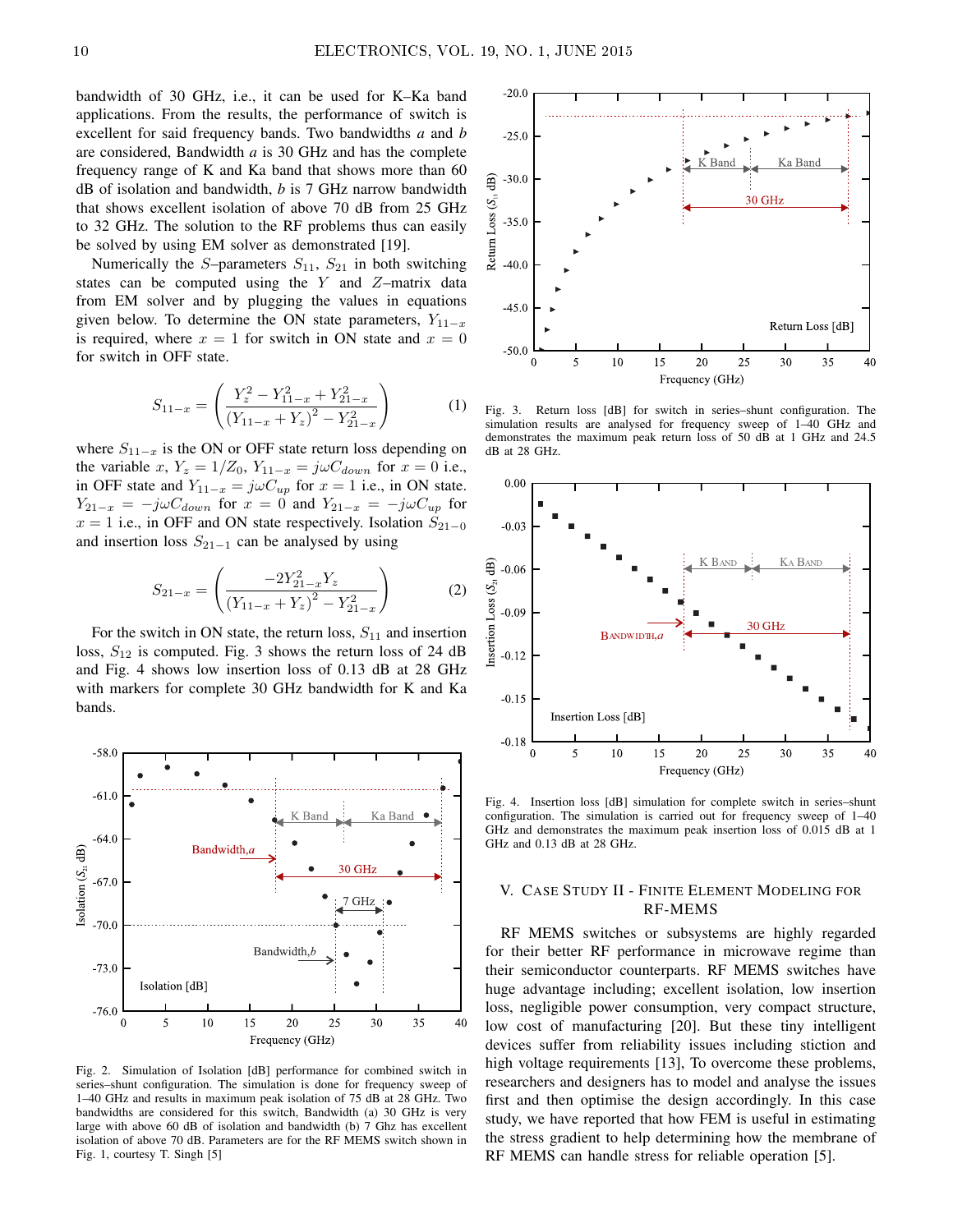The design and modeling parameters are reported in [5], [20]. We have presented the stress analysis for two different membranes. We have also reported the spring constant estimation and pull-in voltage analysis of these switches by using FEM. Although, RF performance is analysed by EM solver and is given in the previous section. There is a need of FEM (Finite Element Modeling) to check various parameters before fabrication of devices [16]. For this proposed switch, the spring constant, stress and pull-in voltage required for actuation is analyzed as discussed in [5], [20]. COMSOL Multiphysics is used as finite element modeler for analyzing the parameters [17], [20]. This section deals with the coupled physics, electrostatic + magnetic problem solving. Analytical calculations of spring constant for complex structures are not possible, because the formulas presented till now are for simple beams or for beams with simple meanders. The complex geometries can be better analyzed using FEM. To calculate the spring constant and stress in membranes, sweep of force is applied over the area of electrodes. Both the membranes are analyzed one by one for the same force and displacement sweep.

As the membranes are made of gold, the gold can withstand stress of 100 MPa and it fails for values higher than that. The effective stress can be seen in membranes from Fig. 5 and



Fig. 5. Capacitive / Shunt switch membrane stress analysis for 2.5  $\mu$ m gap height, showing maximum stress of 46.5 MPa. [Copyright ©2014, Springer Science, NY]



Fig. 6. Results by T. Singh [5] Ohmic / Series switch membrane stress analysis for 3  $\mu$ m, showing maximum stress of 65 MPa. [Copyright  $\odot$ 2014, Springer Science, NY]

6 respectively. The von Mises stress analysis is mandatory to check the maximum stress level. If the maximum stress increases for a given gap height from the stress a material can withstand, then it is an alert for failure in design. But the redesigned membranes can withstand stress for assigned gap height and have margin to take twice of more stress. The ohmic membrane is designed to reduce the spring constant and stress. The side view of ohmic membrane is shown in Fig. 7. It depicts that the sides of membrane are not making any contact with signal line and it helps to keep the inner membrane straight for better contact and better switching speeds. It increases the reliability of switch as well. The spring constant for ohmic and capacitive switch membranes are shown in Fig. 8

The actuation voltage is analyzed by plotting a curve of applied voltage vs. deflection of beam. The voltage required for desired gap height is shown in Fig. 9. The ohmic switch membrane works properly on 3  $\mu$ m gap and capacitive switch membrane on 2.5  $\mu$ m. The pull–in voltage required is same for both membranes as shown in plot.

Theoretically, determining the fundamental mode of operation is also required for certain analysis. The equation of motion of the thin metal beam that is under harmonic force is considered. In single degree of freedom, the harmonic motion of the mass-spring system is fundamentally modelled with the 2<sup>nd</sup> order differential equation as

$$
m_{\text{eff}}\frac{\mathrm{d}^2x}{\mathrm{d}t^2} + \gamma_{\text{eff}}\frac{\mathrm{d}x}{\mathrm{d}t} + k_{\text{eff}}x = F_e \tag{3}
$$

where  $m_{\text{eff}}$  is the beam's effective mass,  $\gamma_{\text{eff}}$  is the effective coefficient of damping of dielectric material,  $F_e$  is the electrostatic force and  $k_{\text{eff}}$  is the effective spring constant.  $m_{\text{eff}}$ is of gold material, effective mass of inner movable beam i.e., 8.52 ng. Effective spring constant  $k_{\text{eff}}$  is composed of  $k'$  and  $k''$ . According to [3] the component of biaxial residual stress  $k''$  can be neglected due to the crab type flexures design, perforation i.e., holes are added to release the biaxial residual stress in membrane.  $\gamma_{\text{eff}}$  can be estimated by computing Eq. 3 by fitting all the remaining values.

The spring constant is simulated for the membrane and shown in Fig. 8. For the serpentine flexures, the numerical values of spring constant can be analysed by using

$$
k' \approx \frac{48GJ}{l_a^2 \left(\frac{GJ}{EI_x} l_a + l_b\right) n^3} \quad \text{for } n \gg \frac{3l_b}{EI_x} l_a + l_b \tag{4}
$$

where  $n$  is the number of meanders in the serpentine configuration,  $G = E/2 (1 + v)$  is the torsion modulus,  $I_x = \frac{wt^3}{12}$ is the moment of inertia, and the torsion constant is usually



Fig. 7. Vertical defection in ohmic switch membrane showing deflection in Z–direction, from this side–view image, the straight contact over signal line and contact area on electrodes can be seen.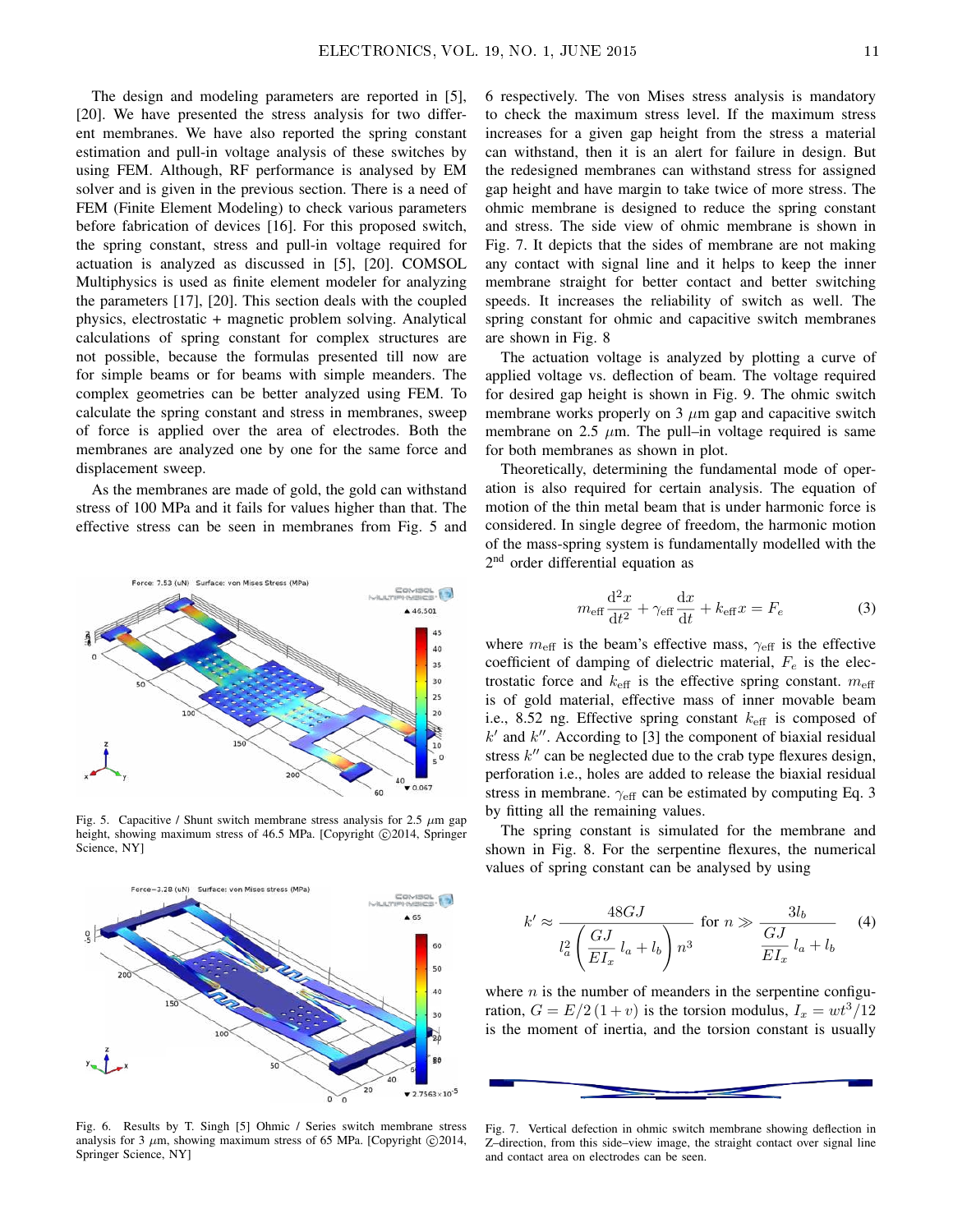

Fig. 8. Spring contact analysis for ohmic and capacitive switch membranes for displacement sweep of  $0.3 - 3.3 \mu m$  vertical displacement in Z-direction



Fig. 9. Simulation of actuation voltage requirement by series and shunt membranes. The voltage is simulated for the maximum 3.5  $\mu$ m displacement. The maximum voltage required are optimized to use same potential for different gap height of 2.5  $\mu$ m for series and 3  $\mu$ m for shunt membrane.

given by

$$
J = \frac{1}{3}t^3 w \left( 1 - \frac{192}{\pi^5} \frac{t}{w} \sum_{\substack{t=1, \\ i=odd}}^{\infty} \frac{1}{i^5} \tanh\left(\frac{i\pi w}{2t}\right) \right) \tag{5}
$$

The effective spring constant  $k_{\text{eff}}$  can be determined by plugging material values like Young's modulus  $E$  and moment of inertia  $I_x$  in Eq. 4. The combined spring constant  $k_{\text{eff}}$  for the membrane is 1.5 N/m for ohmic and 2.7 N/m for capacitive membrane.

The natural frequency of the membrane depends on the equivalent spring constant and the effective mass, the natural frequency  $f_0$  is given as

$$
f_0 = \frac{1}{2\pi} \sqrt{\frac{k_{\text{eff}}}{m_{\text{eff}}}}
$$
 (6)

Next higher mode of eigenfrequency  $f_1$  can be determined by using

$$
f_1 = \frac{1}{2\pi} \left[ \frac{15.418}{L^2} \right] \sqrt{\frac{EI_x}{\rho}} \tag{7}
$$

where;  $\rho$  is the mass density (mass/length), L is length of membrane

#### VI. ASSESSMENT RESULTS

To check the understanding of concepts by introducing simulation environment to students, we have conducted a survey of 3 Grad classes and 2 Undergrad classes. While, teaching the subject RF MEMS theoretically, we have presented the simplistic flow of simulation and explained its use among students. They students first of all became more attentive in the class, and whatever they have learned using tools i.e., results computed using simulation environment were more regarded by students. A simple exercise of comparing the simulation results with analytical results provides a good method of learning among students. They started relating the numerical concepts in correct manner. By teaching using simulations, brain become more attentive to see the actual working of analytical equations on products/designs. Students tend to learn and understand things faster.

We have conducted a survey by demonstrating few simple electromagnetic related problems and their computed solutions by numerically and using computationally, and finally found that more than 90% of undergrad and grad students wanted faculty to teach using these kind of tools for their better understanding. We then taught about a simple physics problem numerically or analytically in one section consisting more than 60 students with their average academic standing of grade A. Simultaneously, we taught about same physics problem by introducing simulation tools to the students with average academic standing of grade B.

After that session, we conducted a test based on that problem and found the score of test of students taught using simulation tools scored way better than other section. Students enjoyed learning about the concepts if taught using computational tools.

#### VII. CONCLUSION

The role of EM solvers and finite element modeller for researchers in RF MEMS domain is discussed by citing two case studies from our previous research work. Our primary focus in this paper is to relate the industrial requirements to the electronics engineering students. Students who are working or want to work in antennas or RF MEMS industry can take advantage, if they would learn these tools in their course curriculum. The capabilities of these tools in solving engineering problem is demonstrated in both case studies. It is clear that the capabilities of these tools are tremendous for any cross-coupled physics problems. The learn curve might be steeper for some, but once mastered it cam drastically reduce the designing and testing time. As only engineers can develop efficient and advanced products that can serve the needs of humanity and it can be possible with the quality engineering education.